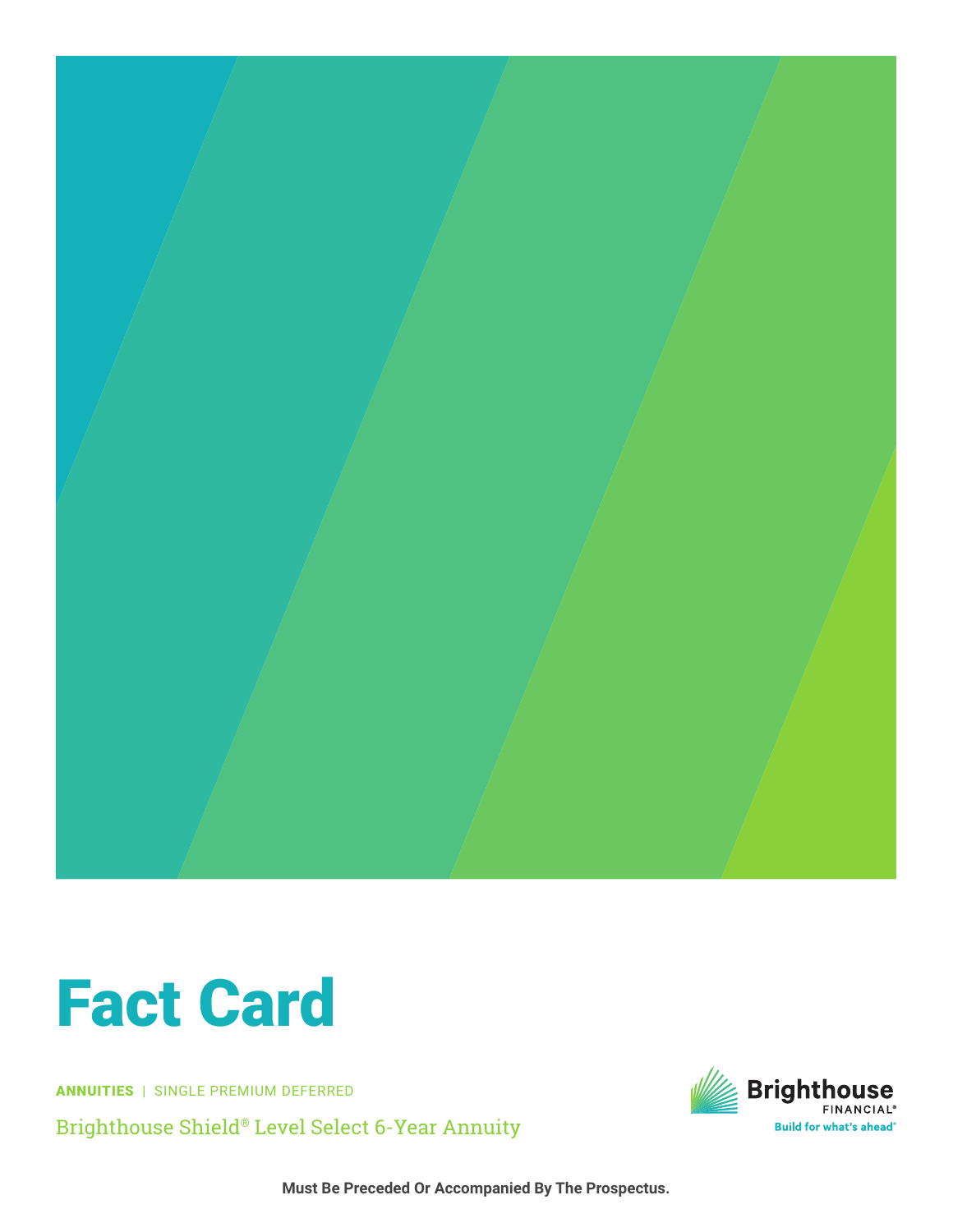## Brighthouse Shield® Level Select 6-Year Annuity

Brighthouse Shield® Level Select 6-Year Annuity is a long-term contract intended for retirement or other long-term investment purposes. It uses a portion of retirement assets to help take advantage of market growth opportunities with the assurance of a level of downside protection other investment options may not provide. A Shield annuity is an index-linked annuity that doesn't invest directly in the chosen index or indices, but rather tracks their performance.

| <b>PURCHASE</b><br><b>PAYMENT LIMITS</b> | Minimum: \$25,000 (qualified and non-qualified <sup>1</sup> )                                                                                                                                                                                                                                                                                                                                                                                                                                                                                                                         |
|------------------------------------------|---------------------------------------------------------------------------------------------------------------------------------------------------------------------------------------------------------------------------------------------------------------------------------------------------------------------------------------------------------------------------------------------------------------------------------------------------------------------------------------------------------------------------------------------------------------------------------------|
|                                          | Maximum: Up to \$1 million (without prior company approval)                                                                                                                                                                                                                                                                                                                                                                                                                                                                                                                           |
|                                          | Single premium index-linked deferred annuity. Additional purchase payments are not permitted.                                                                                                                                                                                                                                                                                                                                                                                                                                                                                         |
| <b>ISSUE AGE</b>                         | Maximum Issue Age: 85 years old                                                                                                                                                                                                                                                                                                                                                                                                                                                                                                                                                       |
| <b>ACCESS TO</b><br><b>YOUR MONEY</b>    | <b>Annual Contract Fee: None</b>                                                                                                                                                                                                                                                                                                                                                                                                                                                                                                                                                      |
|                                          | Free Withdrawal: After the first contract year, the Free Withdrawal Amount is equal to 10%<br>of the account value as of the prior contract anniversary. In addition, there are other situations<br>where a withdrawal charge may not apply.                                                                                                                                                                                                                                                                                                                                          |
|                                          | Automated Withdrawals: A scheduled stream of monthly, quarterly, or annual withdrawals<br>that may be taken from specified Shield Options and/or the Fixed Account, or proportionally<br>from all Shield Options and the Fixed Account, as allocated. Automated required minimum<br>distributions (RMDs) are available in any contract year. Automated withdrawals for<br>purposes other than RMDs are available after the first contract year and may be subject<br>to withdrawal charges if they exceed the Free Withdrawal Amount in a contract year. Other<br>restrictions apply. |
|                                          | Withdrawal Charge: 6 years (7%, 7%, 6%, 5%, 4%, 3%, 0%). The withdrawal charge is applied on<br>amounts withdrawn in excess of the Free Withdrawal Amount in a contract year. A withdrawal<br>could negatively impact your term-end investment amount. <sup>2</sup>                                                                                                                                                                                                                                                                                                                   |
|                                          | Nursing Home Waiver: After the first contract year, we will waive the withdrawal charge if<br>you or the joint owner becomes confined to a hospital and/or nursing home for at least 90<br>days. Confinement must start after the first contract year. Available to purchasers age 80<br>or younger at contract issue. Not available in all states. Other restrictions apply. See the<br>prospectus for further details.                                                                                                                                                              |
|                                          | Terminal Illness Waiver: After the first contract year, we will waive the withdrawal charge if<br>you or the joint owner becomes terminally ill and is not expected to live more than 12 months.<br>Available to purchasers age 80 or younger at contract issue. Not available in all states. Other<br>restrictions apply. See the prospectus for further details.                                                                                                                                                                                                                    |
| <b>FIXED ACCOUNT</b>                     | The Fixed Account, if available, pays a fixed rate of interest. <sup>3</sup>                                                                                                                                                                                                                                                                                                                                                                                                                                                                                                          |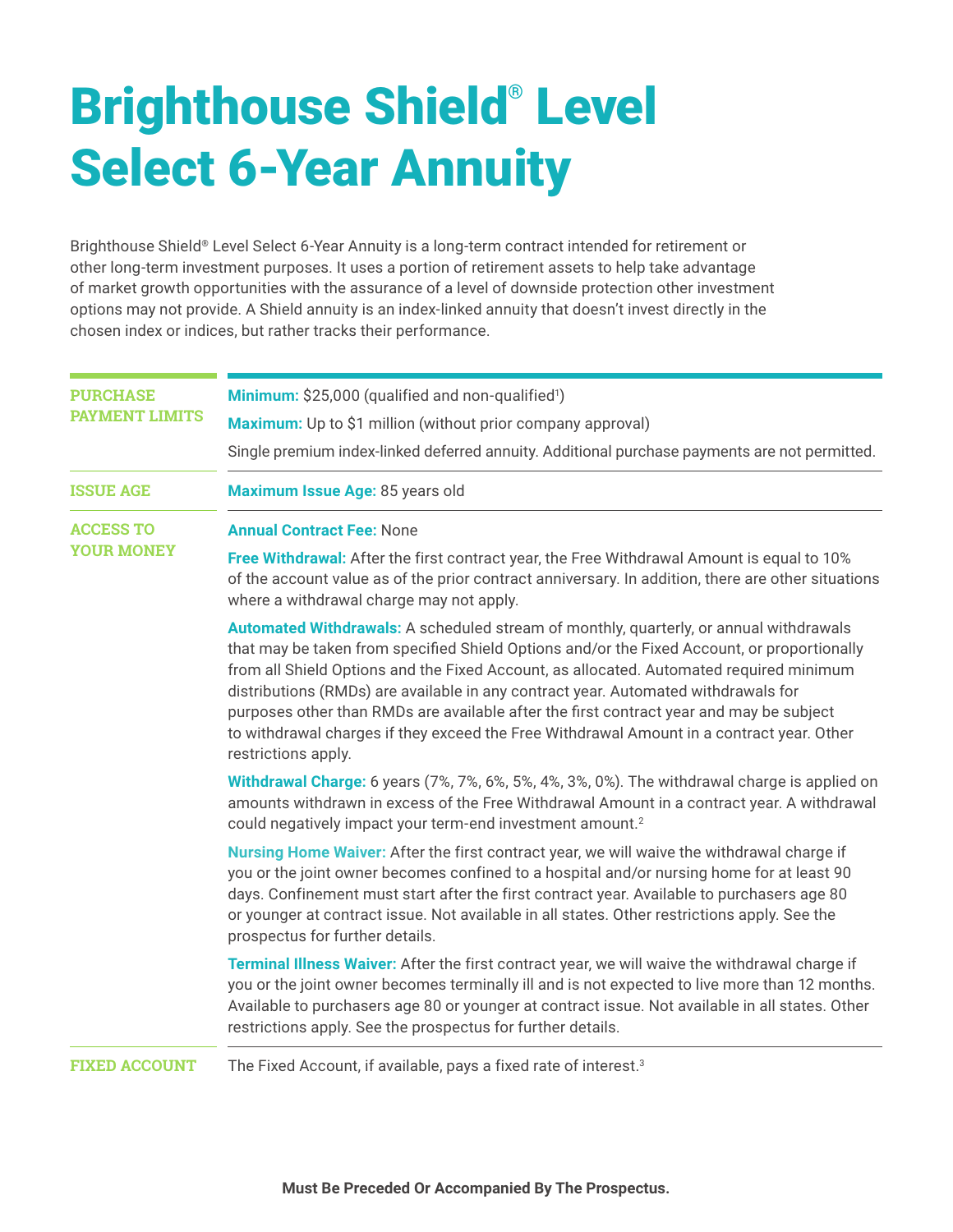

## **SHIELD OPTIONS**

Each Shield Option has an associated term, index, Shield Rate, and a Cap Rate or Step Rate.

**Term:** Flexibility to choose terms that are 1, 3, or 6 years in length.

Index: Choose between three well-known market indices listed below to track performance:

- $\cdot$  S&P 500<sup>®</sup> Index<sup>A</sup>
- · Russell 2000<sup>®</sup> Index<sup>B</sup>
- $\cdot$  MSCI EAFE Index<sup>c</sup>

Shield Rate: Shield Rates of 10%, 15%, and 25% are available - referred to as Shield 10, Shield 15, and Shield 25, respectively. Performance is measured against the index or indices chosen, subject to the applicable Shield Rate if the performance is negative, or the applicable Cap Rate or Step Rate if positive. Negative index performance beyond the Shield Rate (level of protection) could result in substantial loss. Please note that the Shield Rate is accrued daily, and fully accrues on the term end date. If a withdrawal is taken from the contract prior to the term end date, negative market performance could lead to a loss if it exceeds the accrued Shield Rate. See the prospectus for further details.

Cap Rate or Step Rate:<sup>4</sup> The Cap Rate is the maximum growth that can be earned for the term. The Step Rate locks in a predetermined percentage of growth if the chosen index is either flat or up at the end of the term. A new Cap Rate or Step Rate applies for subsequent terms and will be declared before the beginning of the term. Please note that the Cap Rate or Step Rate is accrued daily, and fully accrues on the term end date. If a withdrawal is taken from the contract prior to the term end date, any gain may be limited by the applicable accrued Cap Rate or Step Rate. See the prospectus for further details.

| <b>DEATH BENEFIT</b>  | For contract owners 75 or younger at issue, the death benefit is equal to the greater of:                                       |
|-----------------------|---------------------------------------------------------------------------------------------------------------------------------|
|                       | 1. The account value; or<br>2. The purchase payment, reduced proportionately by the percentage reduction in account             |
|                       | value for each partial withdrawal (including any applicable withdrawal charges).                                                |
|                       | For contract owners 76 and older at issue, the death benefit will be equal to the account value.                                |
| <b>TRANSFERS</b>      | Transfers between the Shield Options and Fixed Account are only permitted within five calendar<br>days at the end of each term. |
| <b>PAYOUT OPTIONS</b> | Payout options to turn retirement assets into lifetime income:                                                                  |
|                       | • Fixed Life Annuity, with and without guarantee periods                                                                        |
|                       | • Fixed Joint and Last Survivor Annuity, with and without quarantee periods                                                     |